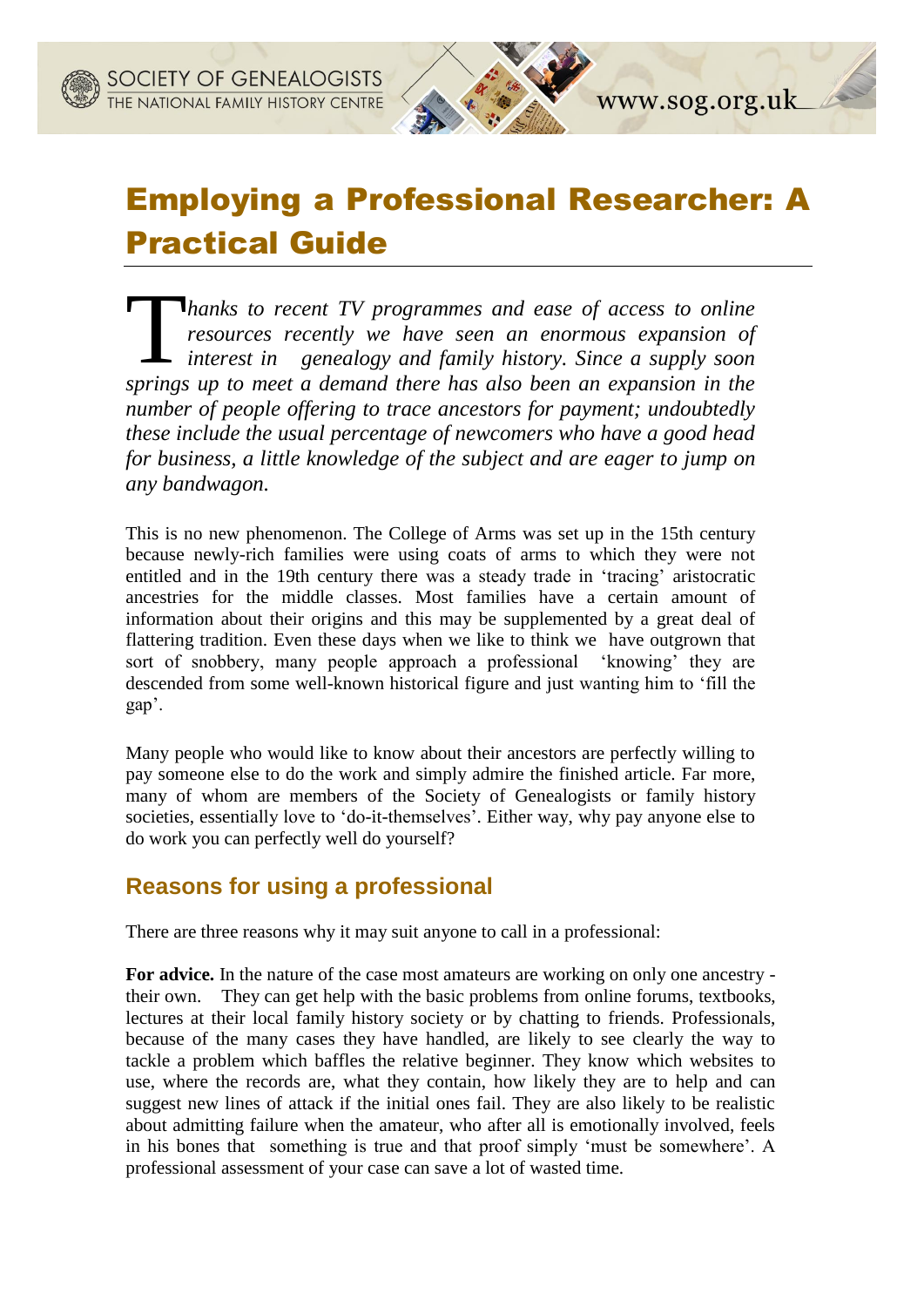**For particular skills**. You may know perfectly well what needs to be done without being able to do it. Many people are hindered in tracing ancestors before 1700 by not knowing Latin, being unable to read the old handwriting or understand the legal terms; others are put off even beginning by lack of familiarity with record office and library systems.

**For cheapness or speed**. Many people live far away from the areas where their ancestors lived and yet most of the original records relating to any area of England will be found in that area or in London. If you have to use your holiday, pay out for petrol or rail fares, book accommodation and buy meals, you may find that two or three days research at the other end of the country can be very expensive. If you know fairly clearly what needs to be done it is probably cheaper to employ a researcher to go through certain parish registers or extract particular wills than go yourself. Moreover if you intend to go yourself, you may have to wait for the summer and persuade spouse or children to go with you. By employing someone else to do the donkeywork you can use the results at home in peace and spend the warm summer days tracking down the ancestral farm or visiting newly found relatives. Employing a professional after all need not mean that you miss out on all the fun of tracing your ancestors. If you get a researcher to do the routine work you still have all the satisfaction of sorting the results and deciding what to have done next. Where is the fun in searching back twenty years in an unindexed register for a particular marriage or going through every Taylor will, say for a 30-year period to see if anyone mentions 'my son Christopher' or searching thirty years of burials for a large London parish, if you don't trust the online indexes, 'in case the widow died there'? It is very sensible to get someone else to do it for you.

#### **The costs involved**

In genealogy, as in so many other types of 'do-it-yourself' work, you either spend your time or your money. Some people have plenty of time but can't afford to spend much money. Others can afford to spend the money but not the time.

So how much does it cost to hire a professional? Most professionals charge on a basis of an hourly rate and these may vary from say £20 to £50 per hour and perhaps more or less. To understand why there should be this wide variation, it is necessary to bear in mind the two very different categories of people who are 'professional' genealogists. The first category is those who take their whole living from the work. Their hourly rate has to include calculation for such things as tax, National Insurance, depreciation, rent of premises and secretarial help. The second category is those who do not have to live on their income. They are usually either retired people on a pension or who may have another income stream and genealogy is a secondary activity. They don't do enough work to pay tax, they work from home, use the family car and therefore, from the business point of view, are often heavily subsidised without realising it. They don't need to charge much because they view their charges as almost wholly profit. They are honest and charge only what they feel they need to. They are not undercutting the fulltimer to put him out of business; they just do not understand what expenses the unsubsidised professional has to meet.

## **What makes a good professional?**

From the above it should be clear that cheap professionals are not providing shoddy goods and that expensive genealogists are not by that token exorbitant confidence tricksters. Good genealogy is a question of experience and possession of a certain type of logical mind;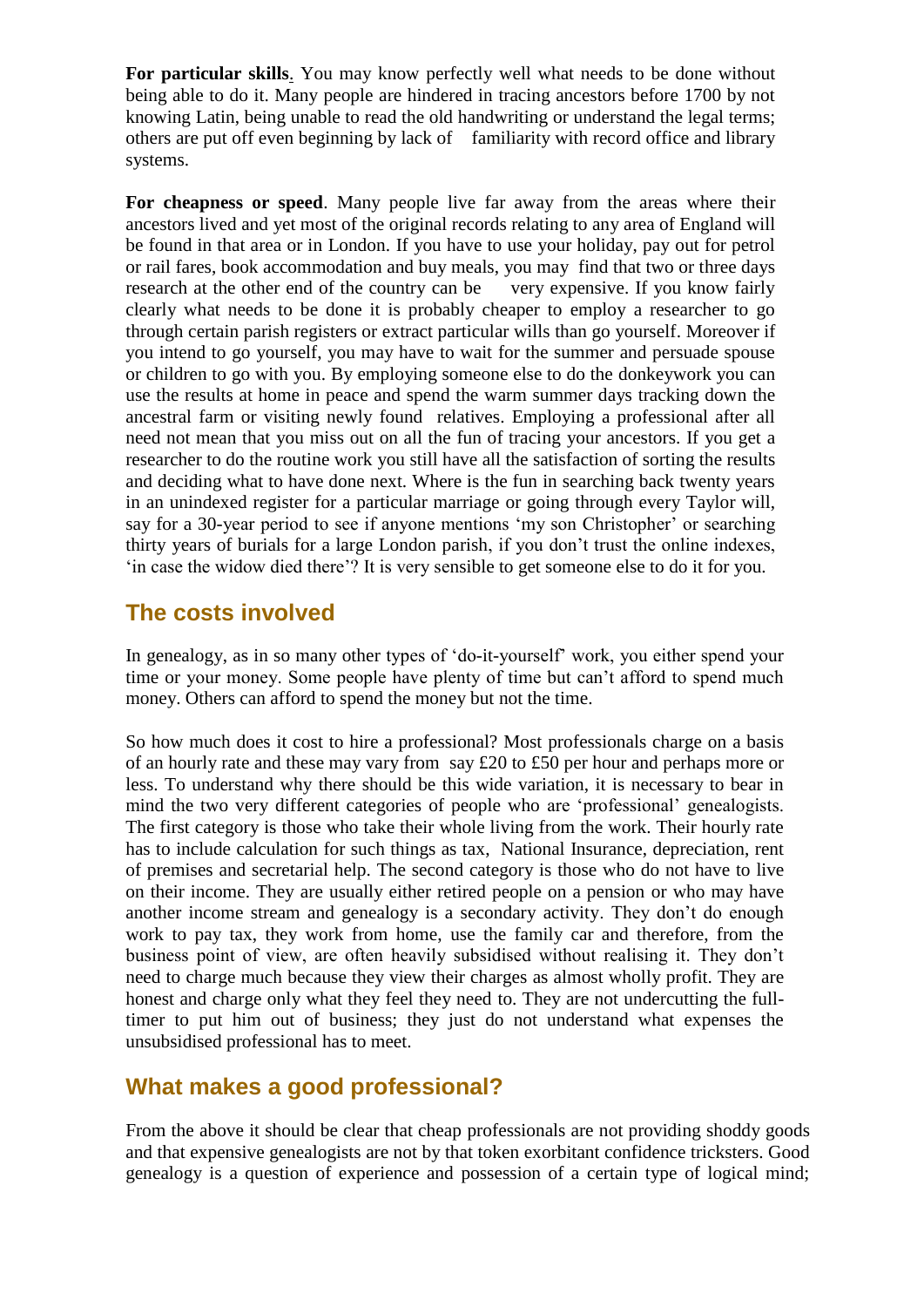record-searching is a question of expertise, concentration and thoroughness. For any particular repository there may only be a few professionals available, and it is a matter of luck whether they need to charge 'properly' or can afford to sell you their time cheaply.

## **Finding a professional**

So how can you find a genealogist and how can you check if he is reputable? An excellent method is personal recommendation, but then your friend's problems may be quite different from yours and it really is not sensible to ask an archive researcher in one part of the country to take on work in another. Many professionals advertise in popular genealogy magazines such as *Family Tree Magazine, Your Family Tree, Your Family History or BBC Who Do You Think You Are?* (and elsewhere) but of course most publications will take advertisements from anyone who pays and there is no law in this country to prevent a complete beginner from setting up a business in professional genealogy by the simple means of inserting advertisements. The fact that you respect the publication doesn't mean that the advertiser is respectable, though the advertisement may be carefully worded.

The Society of Genealogists, concerned about this, accepts professional advertisements in its own magazine and online research directory only if the advertiser has been a member of the Society for more than five years or is a member of the Association of Genealogists and Researchers in Archives. This means that at least the inexperienced are excluded, but the Society does not take any responsibility for the quality of the work done and membership or Fellowship of the Society in no means constitutes a qualification or mark of competence. Some record offices, including the National Archives still issue lists of researchers known to them, but these lists generally consist simply of researchers who have asked (or paid) to be included. They are usually not vetted in any way and most record office lists include a paragraph disclaiming any responsibility. Let the buyer beware!

## **The Association of Genealogists & Researchers in Archives**

Back in 1968, when the world of genealogy was much smaller but the problems were the same, six well-known genealogists set up what was then known as the Association of Genealogists and Record Agents (AGRA). They wanted a forum for discussion amongst professional genealogists and a means of representing to government and they were also concerned to establish a Code of Practice and a means whereby the public could tell whether anyone who advertised was experienced and reliable. Over the years AGRA has expanded to over 100 members. Beginners are not accepted so the members are all experienced, have produced good references and extensive samples of their past work, and by taking up membership have agreed to be bound by the Code of Practice in all their future work. AGRA members usually have had two years full-time or the equivalent parttime experience in paid research. Alternatively, they may hold a relevant qualification in a related discipline. Associate membership was introduced in 1992 to provide guidance and support for those not yet ready for full membership.

So why should the public use an AGRA member whenever possible? AGRA is the only independent organisation in UK genealogy which will follow up a complaint. It is nice to think that all AGRA members are expert and honest but there are certainly excellent professionals who are not yet members. A client, especially working from abroad, is very much at risk. What do you do if you send off money and hear nothing or receive a report which you can see is not satisfactory? If the researcher is an AGRA member, the Secretary will take up the matter on your behalf. The Council of AGRA will judge in the light of the Code of Practice and, if the researcher is deemed to have acted in an unprofessional manner, AGRA can bring substantial pressure to bear. You're never absolutely safe but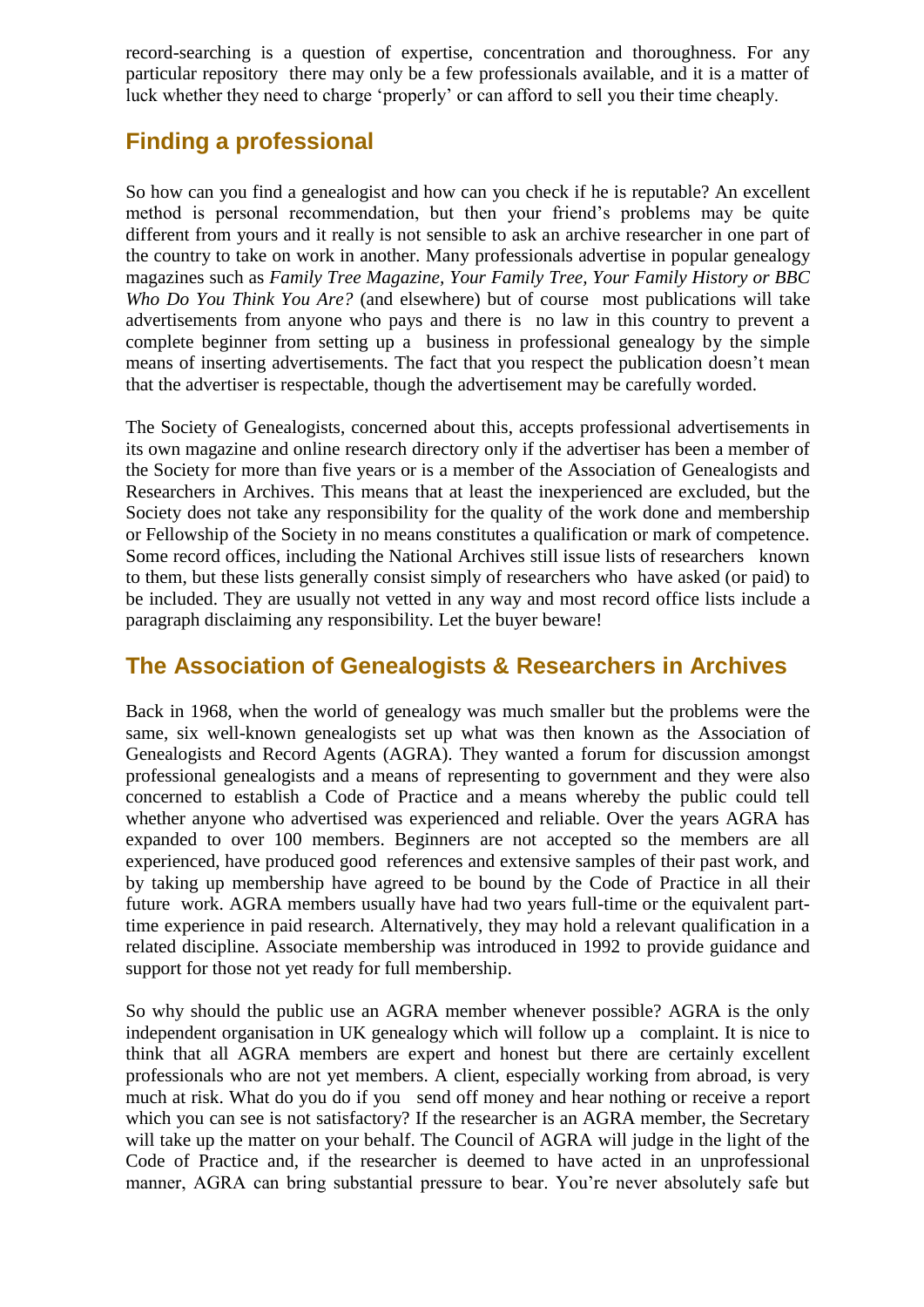you're safer with an AGRA member. Inevitably problems do crop up in any company and delays can occur for unavoidable reasons, but most can be sorted amicably without resorting to legal action. Perhaps the client might ask for some compensation – perhaps in the form of a little extra work free of charge as recompense for disappointment. If still not satisfied, than like any consumer a client has the benefit of normal local trading standard agencies and the small claims courts.

The AGRA website [www.agra.org.uk](http://www.agra.org.uk/) has information about its members who work in England and Wales and is the preferred method of communication with the organisation and its members. AGRA has no offices, however the Society of Genealogists offers a postal box service for AGRA and letters may be directed to AGRA c/o the Society of Genealogists. The AGRA website gives guidance as to how members might join and the Code of Practice that binds them. The site enables the public to find researchers by name, by the area where they live and work or by specialisms such as intestacy or palaeography. The contact details of each member are given, along with email addresses and links to websites. The advice pages give further information about how researchers work and charge for their services and are well worth reading.

AGRA has a partnership with the Scottish Association of Genealogists and Researchers in Archives which has a website [http://www.asgra.co.uk/.](http://www.asgra.co.uk/) The Accredited Genealogists of Ireland (formerly the Association of Professional Genealogists in Ireland) can be found at [http://accreditedgenealogists.ie/.](http://accreditedgenealogists.ie/) Both operate in a similar way to AGRA. Other countries have similar "professional" organisations that offer some security when engaging their members. These can often be found by making an internet search or by following links from [CyndisList.com.](http://www.cyndislist.com/)

## **Briefing a genealogist**

Having selected a professional from the AGRA list or elsewhere how should you approach him and what should you expect of him? Write a first email or letter asking whether the researcher will take your case and setting out the relevant details of the problem. You should set the information out clearly, distinguishing between what is quite certain and proved, what is true only on the basis that uncle George said so, and what is theory. Send as much information as you can but only relevant information; there is no need to include a tree showing the connections down to the present day or interesting facts about the grandchildren. The best plan is to analyse the problem for yourself clearly on paper and send the researcher a photocopy of your analysis; if he won't take the case or you don't want to employ him it will be easy to send another copy to a different researcher. Ask the researcher if he thinks he can help, what his terms are and how long it will be before he can do the work. Do not send any funds at this stage but if you expect a reply by post always include postage in English stamps, International Reply Coupons or cash.

## **Briefing a record searcher**

If you only want to employ a researcher to act on your explicit instructions there is no need to set out the problem. Simply state the records you want searched with dates and whereabouts, and ask the researcher the same questions as above. Always keep a copy of your letter or email. Never send original documents in a first letter nor is there any need to send a substantial unsolicited sum of money. Do not enclose small cheques in foreign currency since British banks will not always negotiate these. Even if he or she is too busy or not interested in your case, the researcher should acknowledge your letter, so, if you do not hear within a few weeks, you should write again in case your first letter went astray. Remember, if the researcher did not answer the fault may be yours - no return address, no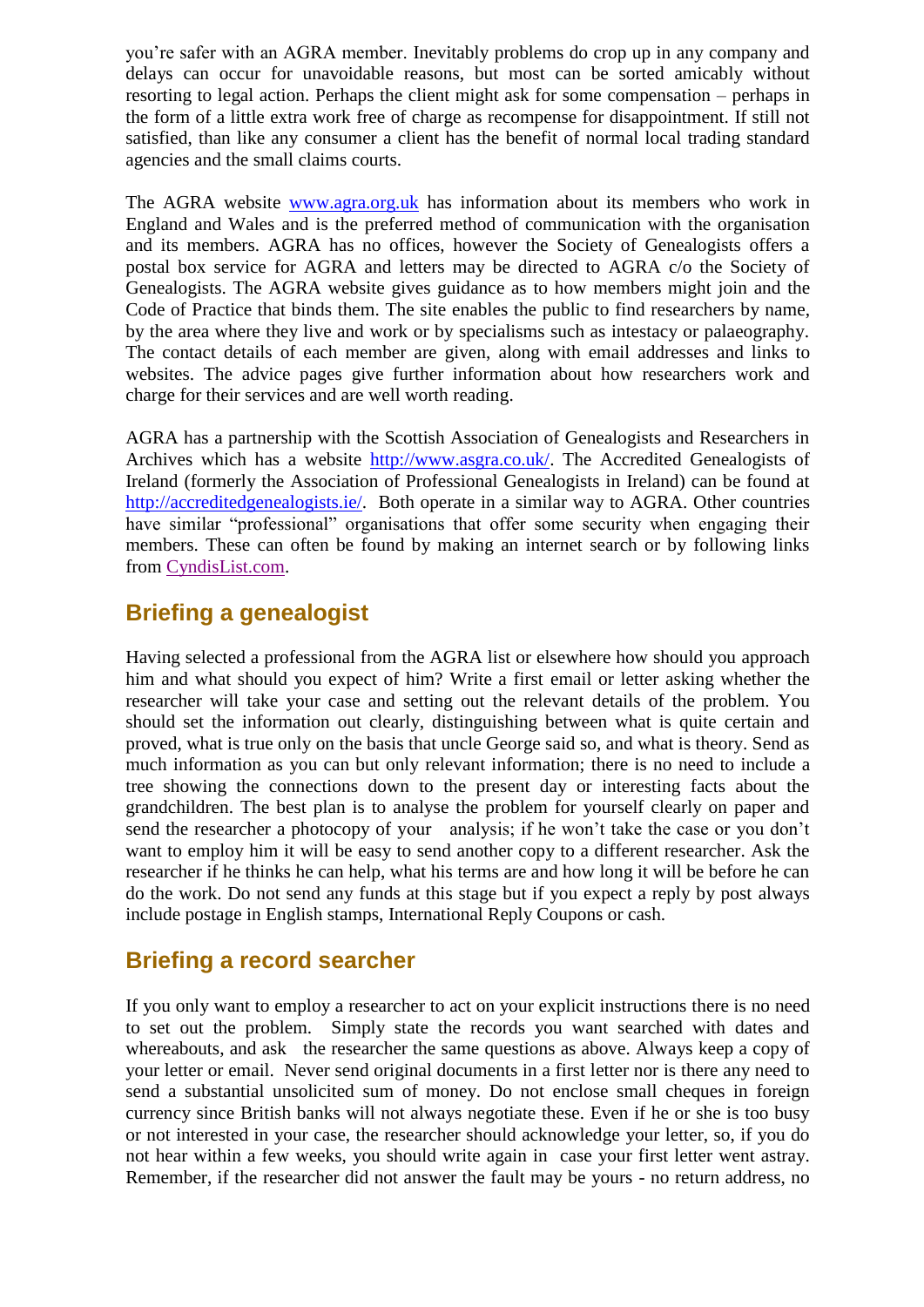return postage, garbled account of your problem. Many clients want to start the work far too early with, say a nebulous great-grandfather. Others working from abroad start research in England long before they have exhausted sources in the country of immigration. Still others generalise thirty years to a generation and assign unproven dates of birth to distant ancestors who 'may have come from Warwickshire or Suffolk'. A professional genealogist is like a detective: he works from the known to the unknown.

## **Negotiating a fee**

Most researchers on answering a first letter or email will give an idea of their charges. This will normally include a statement of their usual hourly rate. Clients who have no knowledge of genealogy often ask for an estimate for a whole family tree or insist they 'won't pay more than so much per ancestor'. In fact it is often not possible to estimate in advance how difficult or how time-consuming a case will be. Very many researchers invite the client to specify an initial sum which he is willing to spend - perhaps equivalent to one or two days' work. It is possible that the genealogists might ask for some money paid up front to be used towards the cost of purchasing certificates or to analyse the problem. The researcher having laid out that time and money puts in a report of the successes or problems, with suggestions for further work. It may be that a morning's work will take a family back 300 years in the same small village or that months of work won't prove where 'your' John Smith was born about 1860. By putting down the money a little at a time the client can safeguard his pocket and turn the research from this branch to that, giving up Dad's side when it gets difficult or trying Grandma's side again when the previous disappointments have faded away and hope springs afresh. The hourly rate quoted will normally include not only time spent looking at documents but time spent on correspondence, phone calls and general advice. You should expect to pay for all the time a researcher spends on your behalf, so that, if you require him to visit a particular church because the incumbent is hanging on to the records you must expect to pay not only his travelling time and the Vicar's own charges but the whole business twice if the Vicar fails to turn up or cannot produce the correct records. Some clients are inclined, wrongly, to imagine that when nothing is found there is nothing to pay. On the other hand, you should expect the researcher to follow your instructions (unless you give him a free hand), not to exceed the financial or other limitations which you set, and to report on time, setting out clearly the evidence and the conclusions to be drawn from it. Since professional genealogists cannot usually afford to enforce payments of debts (especially abroad), almost all insist on money in advance except from established clients. Most genealogists should at least be able to accept card payments via Paypal or by Sterling cheque.

#### **Forms of report**

When dealing with original documents most record offices require notes to be taken in pencil and many researchers, both professional and amateur, use systems of abbreviations to save time. The professional, as a matter of course, will type up a fair copy of his extracts and charge the time involved: if you don't want this you may ask him to send you his rough notes but you must not then complain that they were 'scrappy and unprofessional'. The report may include a pedigree showing the relationships of the people concerned. The researcher's report should include details of everything that was searched including those sources where nothing helpful was found. These lists of 'nil returns' are often the most dispiriting in genealogical research but remember that it is no quicker to search 20 years of baptisms and not find an entry than to find a series. Citations within the report should enable anyone to find and recreate the genealogy from the sources used and allow the reader to follow the reasoning leading towards any conclusions.